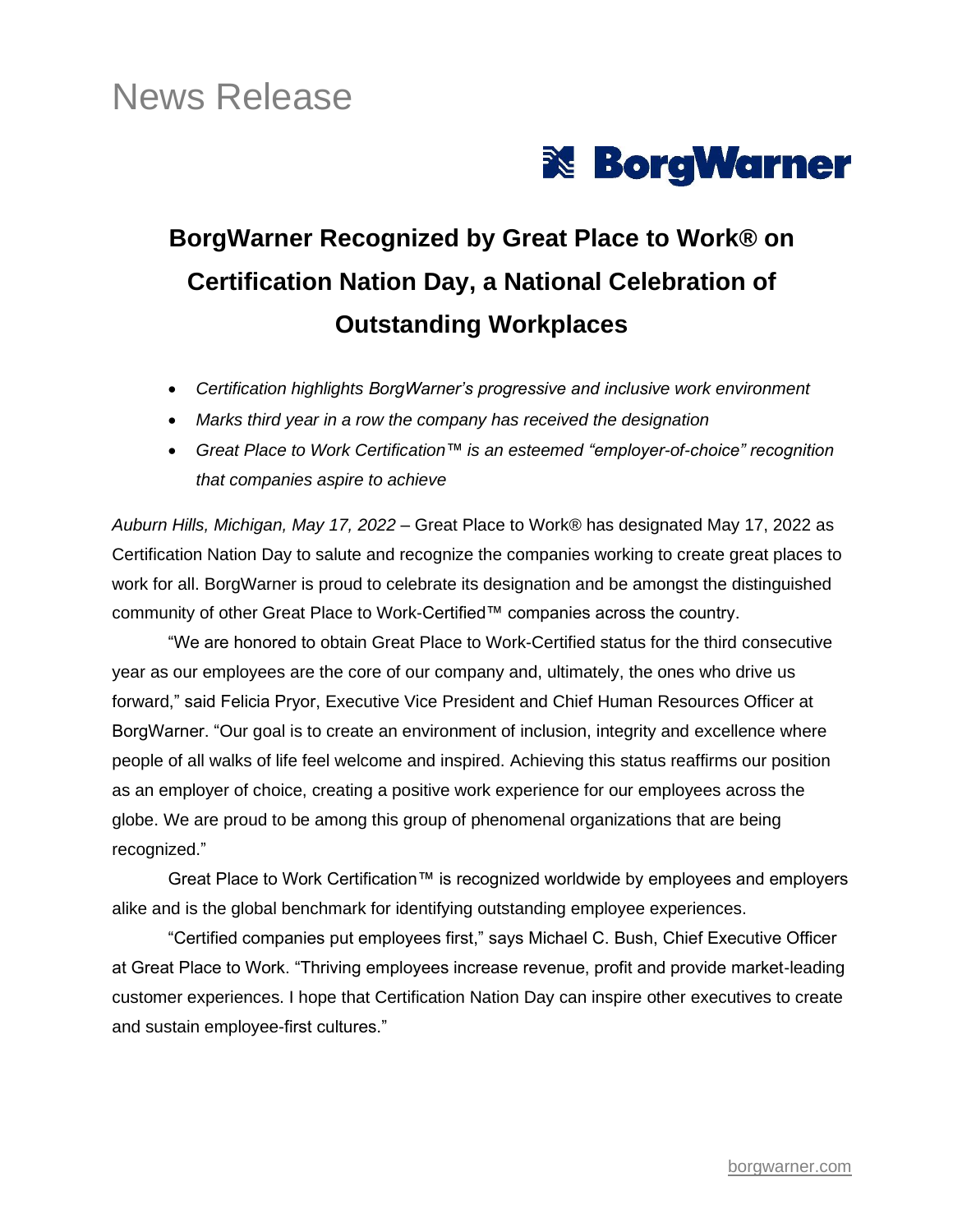BorgWarner Inc. (BorgWarner Recognized by Great Place to Work® on Certification Nation Day, a National Celebration of Outstanding Workplaces) – 2

"Great Place to Work Certification™ isn't something that comes easily," says Sarah Lewis-Kulin, Vice President of Global Recognition at Great Place to Work. "It takes ongoing dedication to the employee experience."

BorgWarner invests in its employees by fostering talent growth through initiatives including professional certifications, leadership coaching and advancement through crossfunctional moves. Additionally, BorgWarner has incorporated numerous programs dedicated to advancing employee empowerment including Skills Agility, Women Rising, SPECTRUM (an employee belonging group), Women in Science and Engineering, Women in Leadership, talent development, mentoring programs and more. To learn more about what employees say about the company's culture visit:

#### [https://www.greatplacetowork.com/certified-company/7011001.](https://www.greatplacetowork.com/certified-company/7011001)

According to [Great Place to Work research,](https://www.greatplacetowork.com/resources/blog/job-seekers-are-4-5x-more-likely-to-find-a-great-boss-at-a-certified-great-workplace) job seekers are 4.5 times more likely to find a great boss at a Certified great workplace. Additionally, employees at Certified workplaces are 93% more likely to look forward to coming to work, and are twice as likely to be paid fairly, earn a fair share of the company's profits and have a fair chance at promotion.

#### **About BorgWarner**

For more than 130 years, BorgWarner has been a transformative global product leader bringing successful mobility innovation to market. Today, we're accelerating the world's transition to eMobility — to help build a cleaner, healthier, safer future for all.

#### **About Great Place to Work Certification™**

Great Place to Work® Certification™ is the most definitive "employer-of-choice" recognition that companies aspire to achieve. It is the only recognition based entirely on what employees report about their workplace experience – specifically, how consistently they experience a high-trust workplace. Great Place to Work Certification is recognized worldwide by employees and employers alike and is the global benchmark for identifying and recognizing outstanding employee experience. Every year, more than 10,000 companies across 60 countries apply to get Great Place to Work-Certified.

#### **About Great Place to Work®**

Great Place to Work® is the global authority on workplace culture. Since 1992, they have surveyed more than 100 million employees worldwide and used those deep insights to define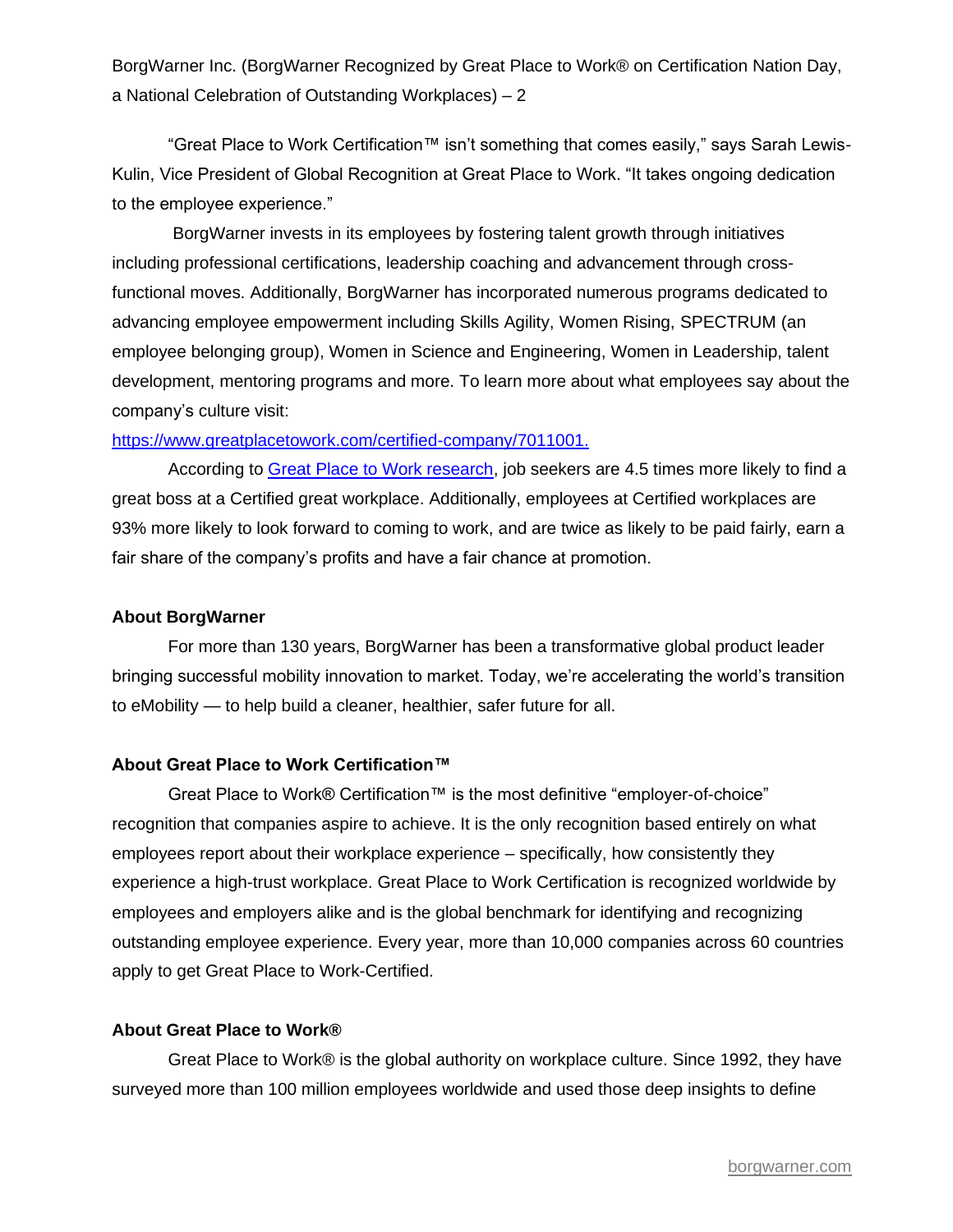BorgWarner Inc. (BorgWarner Recognized by Great Place to Work® on Certification Nation Day, a National Celebration of Outstanding Workplaces) – 3

what makes a great workplace: trust. Their employee survey platform empowers leaders with the feedback, real-time reporting and insights they need to make data-driven people decisions. Everything they do is driven by the mission to build a better world by helping every organization become a great place to work For All™.

#### Learn more at [greatplacetowork.com](http://www.greatplacetowork.com/) and on [LinkedIn,](https://www.linkedin.com/company/28924/) [Twitter,](https://twitter.com/gptw_us) [Facebook](https://www.facebook.com/GreatPlacetoWork) and [Instagram.](https://www.instagram.com/gptw_us)

**Forward-Looking Statements**: This press release may contain forward-looking statements as contemplated by the 1995 Private Securities Litigation Reform Act that are based on management's current outlook, expectations, estimates and projections. Words such as "anticipates," "believes," "continues," "could," "designed," "effect," "estimates," "evaluates," "expects," "forecasts," "goal," "guidance," "initiative," "intends," "may," "outlook," "plans," "potential," "predicts," "project," "pursue," "seek," "should," "target," "when," "will," "would," and variations of such words and similar expressions are intended to identify such forward-looking statements. Further, all statements, other than statements of historical fact contained or incorporated by reference in this press release that we expect or anticipate will or may occur in the future regarding our financial position, business strategy and measures to implement that strategy, including changes to operations, competitive strengths, goals, expansion and growth of our business and operations, plans, references to future success and other such matters, are forward-looking statements. Accounting estimates, such as those described under the heading "Critical Accounting Policies and Estimates" in Item 7 of our most recently-filed Annual Report on Form 10-K ("Form 10-K"), are inherently forward-looking. All forward-looking statements are based on assumptions and analyses made by us in light of our experience and our perception of historical trends, current conditions and expected future developments, as well as other factors we believe are appropriate under the circumstances. Forward-looking statements are not guarantees of performance, and the Company's actual results may differ materially from those expressed, projected or implied in or by the forward-looking statements.

You should not place undue reliance on these forward-looking statements, which speak only as of the date of this press release. Forward-looking statements are subject to risks and uncertainties, many of which are difficult to predict and generally beyond our control, that could cause actual results to differ materially from those expressed, projected or implied in or by the forward-looking statements. These risks and uncertainties, among others, include: supply disruptions impacting us or our customers, such as the current shortage of semiconductor chips that has impacted original equipment manufacturer ("OEM") customers and their suppliers, including us; commodities availability and pricing; competitive challenges from existing and new competitors including OEM customers; the challenges associated with rapidly-changing technologies, particularly as relates to electric vehicles, and our ability to innovate in response; uncertainties regarding the extent and duration of impacts of matters associated with the COVID-19 pandemic, including additional production disruptions; the difficulty in forecasting demand for electric vehicles and our electric vehicles revenue growth; potential disruptions in the global economy caused by Russia's invasion of Ukraine; the ability to identify targets and consummate acquisitions on acceptable terms; failure to realize the expected benefits of acquisitions on a timely basis including our recent acquisitions of AKASOL AG and Santroll's light vehicle eMotor business and our 2020 acquisition of Delphi Technologies PLC; the ability to identify appropriate combustion portfolio businesses for disposition and consummate planned dispositions on acceptable terms; the failure to promptly and effectively integrate acquired businesses; the potential for unknown or inestimable liabilities relating to the acquired